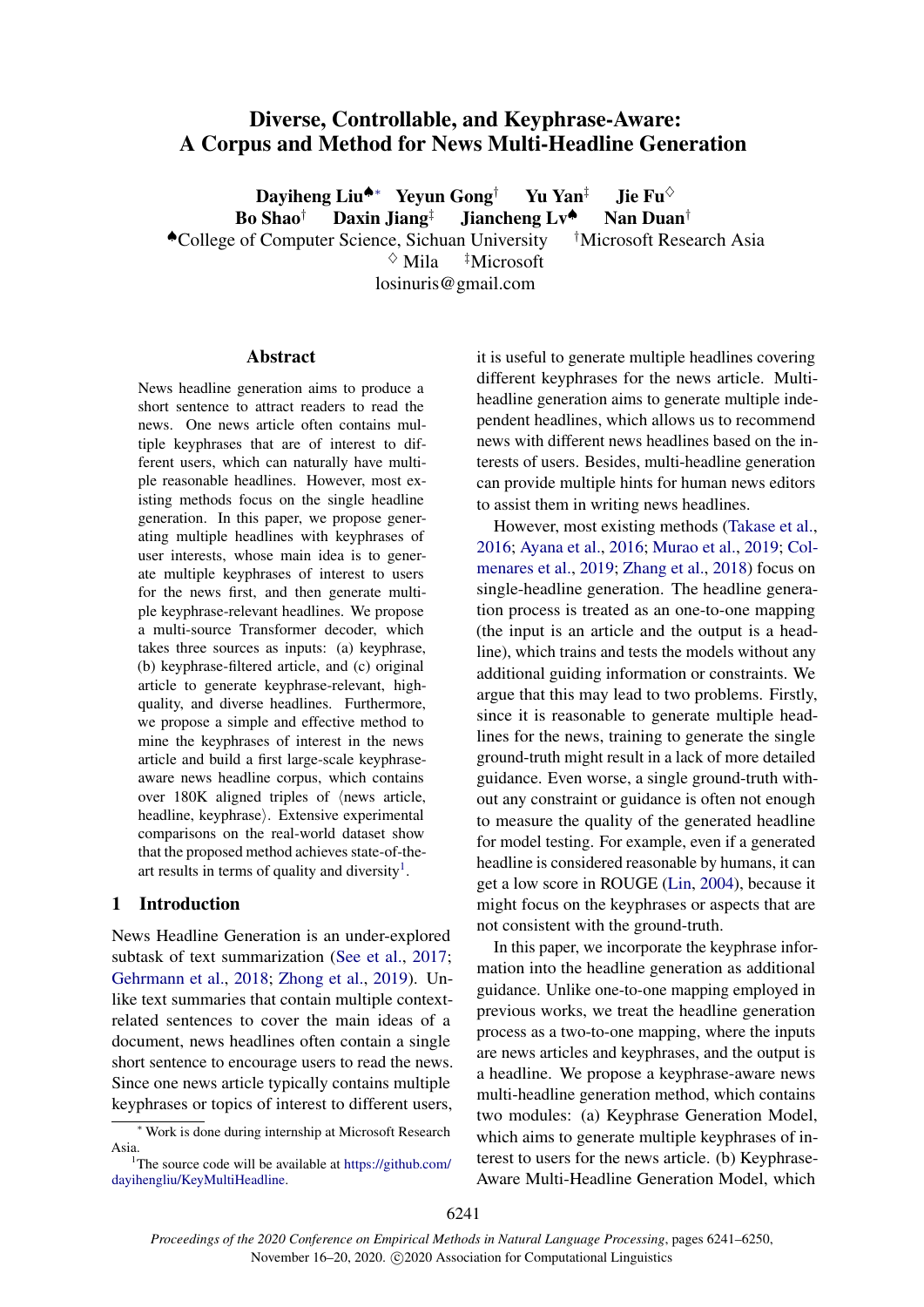takes the news article and a keyphrase as input and generates a keyphrase-relevant news headline. For training models, we build a first large-scale news keyphrase-aware headline corpus that contains  $180K$  aligned triples of  $\langle$  news article, headline, keyphrase $\rangle$ .

#### **News Article**

<span id="page-1-1"></span>

Figure 1: Keyphrase-aware multi-headline generation

The proposed approach faces two major challenges. The first one is how to build the keyphraseaware news headline corpus. To our best knowledge, no corpus contains the news article and headline pairs, which are aligned with a keyphrase of interest to users. The second is how to design the keyphrase-aware news headline generation model to ensure that the generated headlines are keyphrase-relevant, high-quality, and diverse. For the first challenge, we propose a simple but efficient method to mine the keyphrases of interest to users in news articles based on the user search queries and news click information that are collected from a real-world search engine. With this method, we build the keyphrase-aware news headline corpus.

For the second challenge, we design a multisource Transformer [\(Vaswani et al.,](#page-9-3) [2017\)](#page-9-3) decoder to improve the generation quality and the keyphrase sensitivity of the model, which takes three source information as inputs: (a) keyphrase, (b) keyphrasefiltered article, and (c) original article. For the proposed multi-source Transformer decoder, we further design and compare several variants of attention-based fusing mechanism. Extensive experiments on real-world dataset have shown that the proposed method can generate high-quality, keyphrase-relevant, and diverse news headlines.

#### 2 Keyphrase-Aware Headline Corpus

Our keyphrase-aware news headline corpus called KeyAware News is built by the following steps:

(1) Data Collection. We collect 16,000,000 raw samples which contain news articles with user search query information from Microsoft Bing News search engine<sup>[2](#page-1-0)</sup>. Each sample can be presented as a tuple  $\langle Q, X, Y, C \rangle$  where Q is a user search query,  $X$  is a news article that the search engine returns to the user based on the search query  $Q, Y$  is a human-written headline for X, and  $C$ represents the number of times the user clicks on the news under the search query  $Q$ . Each news article X has 10 different queries Q on average.

(2) Keyphrase Mining. We mine the keyphrase of interest to users with user search queries. We assume that if many users find and click on one news article through different queries containing the same phrase, such a phrase is the keyphrase for the article. For each article, we collect its corresponding user search queries and remove the stop words and special symbols from the queries. Then we find the common phrases (4-gram, 3-gram, or 2-gram) in these queries. These common phrases are scored based on how many times they appear in these queries and normalized by length. The score is also weighted by the user click number  $C$ , which means the phrases that appear in the queries have more users click on the article are more important. Finally, we use the  $n$ -gram with the highest score as the keyphrase  $Z$  of the article  $X$ .

(3) Article-Headline-Keyphrase Alignment. In order to obtain the aligned article-headlinekeyphrase tuple  $\langle X, Y, Z \rangle$ . We filter out the sample whose article or headline does not contain the Z. Moreover, we remove such pairs whose article length are greater than 600 or less than 100 tokens, or whose headline length are greater than 20 or less than 3 tokens. After the alignment and data cleaning, we obtain the KeyAware News which contains about 180K aligned article-headline-keyphrase triples. We split it into Train, Test, and Dev sets, each containing 165,913, 10,000, and 5,000 samples.

<span id="page-1-0"></span> $^{2}$ All news articles are high-quality, real-world news and all the news headlines are written by humans.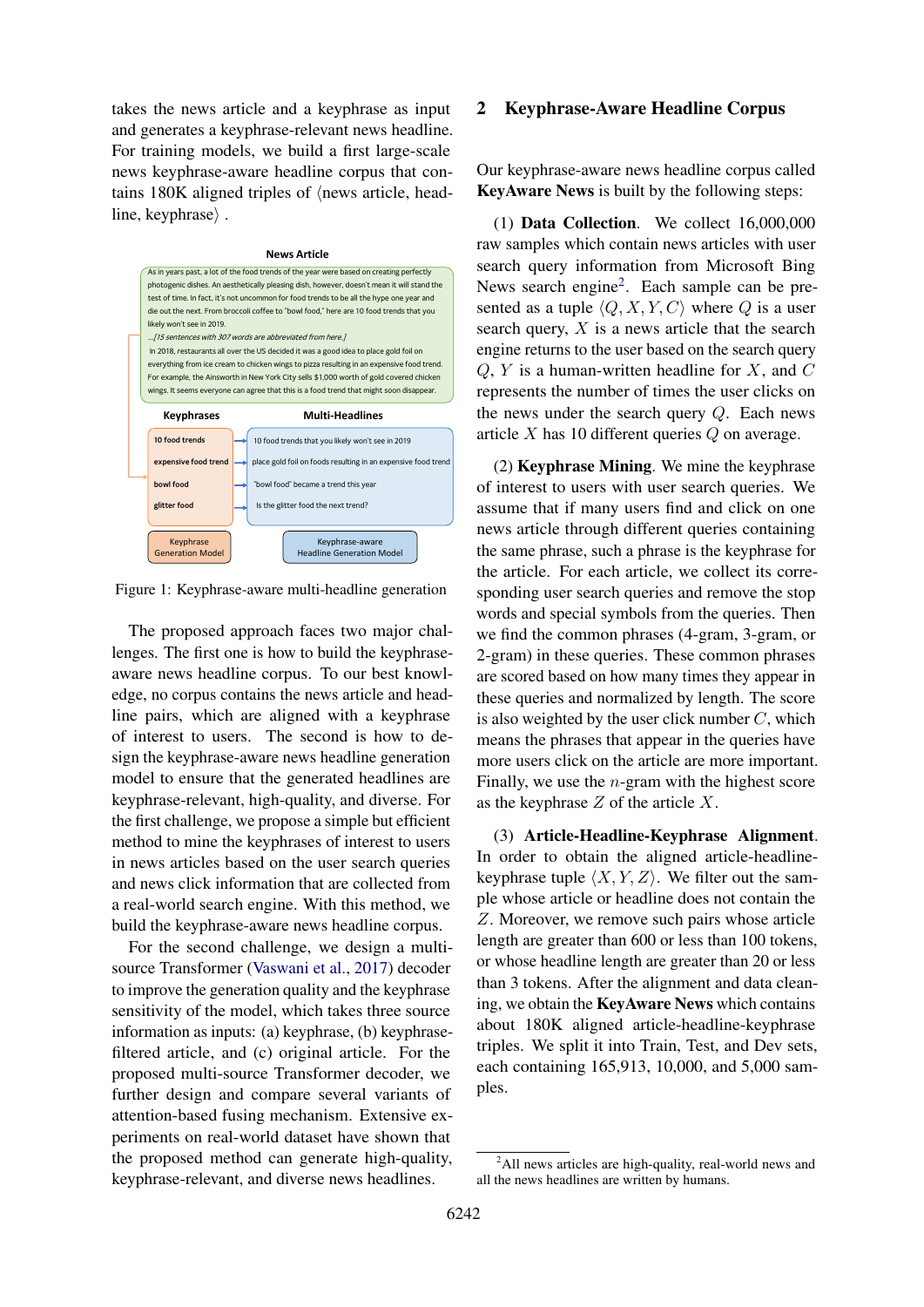<span id="page-2-0"></span>

Figure 2: Visualization of the computational steps in each block of our multi-source Transformer decoders.

# 3 Methodology

#### 3.1 Overview

The overall keyphrase-aware multi-headline generation procedure is shown in Figure [1,](#page-1-1) which involves two modules: (a) keyphrase generation model generates multiple keyphrases of interest to users for the news article. (b) keyphrase-aware headline generation model takes the news article and each generated keyphrase as input, and generates multiple keyphrase-relevant news headlines.

#### 3.2 Headline Generation

The headline generation can be formalized as a sequence-to-sequence learning [\(Sutskever et al.,](#page-8-6) [2014\)](#page-8-6) task. Given an input news article  $X$  and a specific keyphrase  $Z$ , we aim to produce a keyphrase-relevant headline Y .

#### <span id="page-2-1"></span>3.2.1 Headline Generation BASE Model

We first introduce the basic version of our headline generation model (we call BASE), which is keyphrase-agnostic. BASE is built upon the Transformer Seq2Seq model [\(Vaswani et al.,](#page-9-3) [2017\)](#page-9-3), which has made remarkable progress in sequenceto-sequence learning. Transformer contains a multihead self-attention encoder and a multi-head selfattention decoder. As discussed in [Vaswani et al.](#page-9-3) [\(2017\)](#page-9-3), an attention function maps a query and a set of key-value pairs to an output as:

$$
\textbf{Attention}(\bar{Q}, \bar{K}, \bar{V}) = \textbf{Softmax}(\frac{\bar{Q}\bar{K}^T}{\sqrt{d_k}})\bar{V},
$$

where the queries  $\overline{Q}$ , keys  $\overline{K}$ , and values  $\overline{V}$  are all vectors, and  $d_k$  is the dimension of the key vector. Multi-head attention mechanism projects queries, keys, and values to h different subspaces and calculates corresponding attention as:

**MultiHead**
$$
(\bar{Q}, \bar{K}, \bar{V})
$$
 = **Concat** $(h_1, ..., h_h)W^O$ ,  
where  $h_i$  = **Attention** $(\bar{Q}W_i^Q, \bar{K}W_i^K, \bar{V}W_i^V)$ .

The encoder is composed of a stack of  $N$  identical blocks. Each block has two sub-layers: multi-head self-attention mechanism and a position-wise fully connected feed-forward network. All sub-layers are interconnected with residual connections [\(He](#page-8-7) [et al.,](#page-8-7) [2016\)](#page-8-7) and layer normalization [\(Ba et al.,](#page-8-8) [2016\)](#page-8-8).

Similarly, the decoder is also composed of a stack of N identical block. In addition to the two sub-layers in each encoder block, the decoder contains a third sub-layer which performs multi-head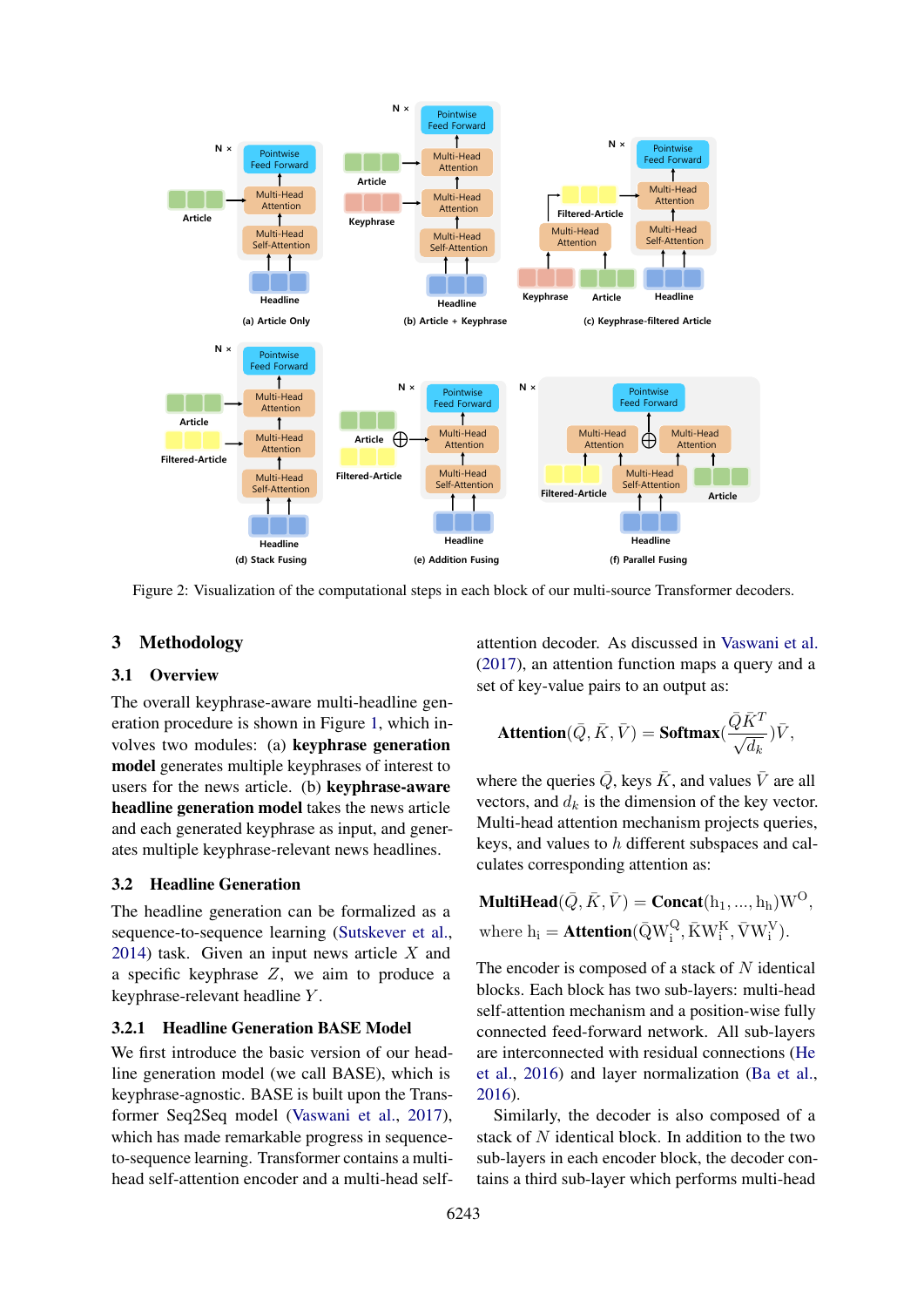attention over the output of the encoder. Figure [2](#page-2-0) (a) shows the architecture of the block in the decoder.

BASE uses the pre-trained BERT-base model [\(Devlin et al.,](#page-8-9) [2018\)](#page-8-9) to initialize the parameters of the encoder. Also, it uses the transformer decoder with a copy mechanism [\(Gu](#page-8-10) [et al.,](#page-8-10) [2016\)](#page-8-10), whose hidden size, the number of multi-head  $h$ , and the number of blocks  $N$  are the same as its encoder.

# 3.2.2 Keyphrase-Aware Headline Generation Model

In order to explore more effective ways of incorporating keyphrase information into BASE, we design 5 variants of multi-source Transformer decoders.

Article + Keyphrase. The basic idea is to add the keyphrase into the decoder directly. The keyphrase  $X_{kev}$  is represented as a sequence of word embeddings. As shown in Figure [2](#page-2-0) (b), we add an extra sub-layer that performs multi-head attention over the  $X_{key}$  in each block of the decoder.

$$
X_{dec}^{(n+1)} = \text{MultiHead}(X_{dec}^{(n)}, X_{key}, X_{key}), \quad (1)
$$

where  $X_{dec}^{(n)}$  is the output of the *n*-th block in the decoder. Since the original article has contained sufficient information for the model to learn to generate the headline, the model may tend to mainly use the article information and ignore the keyphrase and become less sensitive to keyphrases. As a byproduct, the generated headlines may lack diversity and keyphrase relevance.

Keyphrase-Filtered Article. Intuitively, when people read news articles, they tend to focus on the parts of the article that are matched to the keyphrases of their interests. Inspired by this, before inputting the original article representation into the decoder, we use the attention mechanism to filter the article with the keyphrase (see Figure [2](#page-2-0) (c)).

$$
\hat{X}_{enc} = \text{MultiHead}(X_{key}, X_{enc}, X_{enc}), \quad (2)
$$

where  $X_{enc}$  is the output of the last block in the encoder. The resulting representation  $\hat{X}_{enc}$  can be seen as the keyphrase-filtered article, which mainly keeps the article information that is related to the keyphrase. Since the decoder cannot directly access the representation of the original article, the model is forced to utilize the information of the keyphrase. Therefore, the sensitivity of the model to keyphrase is improved.

Fusing Keyphrase-Filtered Article and Original Article. Although feeding the keyphrasefiltered article representation  $\hat{X}_{enc}$  instead of the original article representation  $X_{enc}$  to the decoder can improve the sensitivity of the model to keyphrase, some useful and global information in the original article may also be filtered out. It might reduce the quality of the generated headlines. To further balance the keyphrase sensitivity and headline quality of the model, we use  $X_{enc}$  and  $\hat{X}_{enc}$ as two input sources for the decoder and fuse them. As shown in Figure [2](#page-2-0) (d)-(f), we design three decoder variants based on different fusing mechanism to fuse the  $X_{enc}$  and the  $\hat{X}_{enc}$ .

(I) Addition-Fusing Mechanism. We directly perform a point-wise addition between the  $X_{enc}$  and the  $\hat{X}_{enc}$ . Then we feed it into the decoder.

(II) Stack-Fusing Mechanism. We perform a multi-head attention on  $\hat{X}_{enc}$  and  $X_{enc}$  one by one in each block of the decoder. All of the sub-layers are interconnected with residual connections.

$$
\hat{X}_{dec}^{(n)} = \text{MultiHead}(X_{dec}^{(n)}, \hat{X}_{enc}, \hat{X}_{enc}) \quad (3)
$$

$$
X_{dec}^{(n+1)} = \text{MultiHead}(\hat{X}_{dec}^{(n)}, X_{enc}, X_{enc}) \quad (4)
$$

(III) Parallel-Fusing Mechanism. For each block of the decoder, we perform a multi-head attention in parallel on  $\hat{X}_{enc}$  and  $X_{enc}$ . Then, we perform a point-wise addition between them. Similarly, all of the sub-layers are interconnected with residual connections.

$$
\hat{X}_{dec}^{(n)} = \text{MultiHead}(X_{dec}^{(n)}, \hat{X}_{enc}, \hat{X}_{enc}) \quad (5)
$$

$$
\bar{X}_{dec}^{(n)} = \text{MultiHead}(X_{dec}^{(n)}, X_{enc}, X_{enc}) \quad (6)
$$

$$
X_{dec}^{(n+1)} = \bar{X}_{dec}^{(n)} + \hat{X}_{dec}^{(n)}
$$
 (7)

### 3.3 Keyphrase Generation

In this subsection, we show how to generate the keyphrases for a given news article  $X$ . Here we briefly describe three methods for keyphrase generation. It should be noted that in this paper, we mainly focus on news headline generation rather than keyphrase generation.

(1) TF-IDF Ranking. We use Term Frequency Inverse Document Frequency (TF-IDF) [\(Zhang et al.,](#page-9-4) [2007\)](#page-9-4) to weight all *n*-grams ( $n = 2, 3$ , and 4) in the news article  $X$ . Then we filter out *n*-grams with TF-IDF below the threshold or containing any punctuation or special character. For different  $n$  of the n-gram, we set different thresholds for filtering. We take this unsupervised method as a baseline.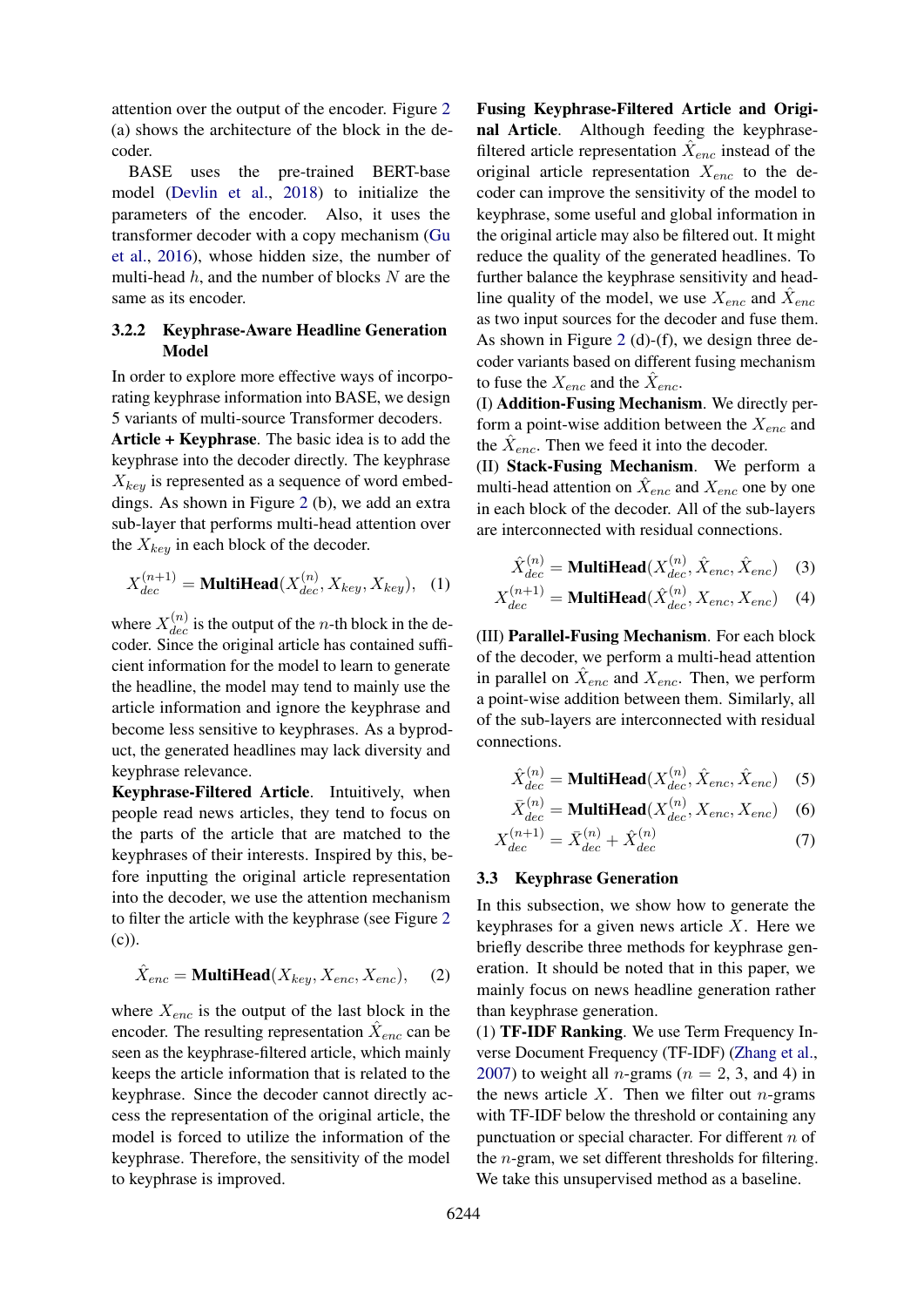<span id="page-4-1"></span>

| Method      | EM@1  | EM@3  | EM@5  | R@1   | R@3   | R@5   |
|-------------|-------|-------|-------|-------|-------|-------|
| TF-IDF      | 18.63 | 42.05 | 52.60 | 30.13 | 53.82 | 63.91 |
| SEO2SEO     | 57.27 | 78.45 | 84.26 | 59.60 | 81.32 | 87.04 |
| <b>SLOT</b> | 60.75 | 76.94 | 83.18 | 65.13 | 84.05 | 89.08 |

Table 1: Keyphrase Generation Results

(2) Seq2Seq. Since our KeyAware News corpus contains the article-keyphrase pairs, we treat the keyphrase generation as a sequence-to-sequence learning task. We train the model BASE with article-keyphrase pairs. During inference, we use beam search with length penalty to generate ngrams ( $n = 2, 3$ , and 4) as the keyphrases.

(3) Slot Tagging. Because the keyphrases also appear in the news articles, we can formulate the keyphrase generation task as a slot tagging task [\(Zhang et al.,](#page-9-5) [2016;](#page-9-5) [Williams,](#page-9-6) [2019\)](#page-9-6). We finetune the BERT-base model to achieve that. Concretely, we use the output sequence of the model to predict the beginning and end position of the keyphrase in the article. During inference, we follow the answer span prediction method used in [Seo](#page-8-11) [et al.](#page-8-11) [\(2017\)](#page-8-11) to predict *n*-grams ( $n = 2, 3$ , and 4) with the highest probabilities as the keyphrases.

### 4 Experiments

#### 4.1 Keyphrase Generation

In the first experiment, we evaluate the performance of three keyphrase generation methods: (a) unsupervised TF-IDF Ranking, (b) supervised sequence-to-sequence model (SEQ2SEQ), and (c) supervised slot tagging model (SLOT).

Implementation and Hyperparameters. The SEQ2SEQ has the same architecture hyperparameters as BASE model. And the architecture hyperparameters of SLOT are the same as those of the BERT-base<sup>[3](#page-4-0)</sup>. We use article-keyphrase pairs in the train set of KeyAware News to train SEQ2SEQ and SLOT.

Metrics. For evaluation, each method generates top-K keyphrases for every news article in the test set. We use a top-K exact-match rate  $(EM@K)$ as an evaluation metric, which tests whether one of the K generated keyphrases matches the golden keyphrase exactly. Some of the generated key phrases may not exactly match the golden keyphrase but have overlapping tokens with it (it may be a sub-sequence of the golden keyphrase or vice versa). We thus report the Recall@K ( $R@K$ ), which tests the percentage of the tokens in golden keyphrase covered by the  $K$  generated keyphrases. Results. The results are shown in Table [1.](#page-4-1) We can see that the EM@1 of TF-IDF is only 18.63%, but SLOT achieves 60.75%. Both of SEQ2SEQ and SLOT significantly outperform the TF-IDF in all metrics. SEQ2SEQ achieves comparable performances in  $EM@K$ , but performs worse than SLOT in R@K. SLOT achieves 83.18% EM@5 and 89.08% R@5. In the following experiments, we use SLOT to generate keyphrases for our keyphrase-aware news headline generation models.

#### 4.2 News Headline Generation

Baselines. In the following experiments, we compare various variants of the proposed keyphraseaware models we introduced in Section [3.2.1](#page-2-1) as follows: (1) **BASE**, as shown in Figure [2](#page-2-0) (a), which is keyphrase-agnostic and only takes the news article as input. (2)  $\text{BASE} + \text{KEY}$ , as shown in Figure [2](#page-2-0) (b), which takes keyphrase and article as input. (3)  $\text{BASE} + \text{Filter}$ , as shown in Figure [2](#page-2-0) (c), which takes keyphrase-filtered article as input. (4) BASE + StackFuse, (5) BASE + AddFuse, and (6)  $\text{BASE} + \text{ParallelFuse}$  as shown in Figure [2](#page-2-0) (d-f), which take the keyphrase-filtered article and the original article as inputs with stack-fusing, addition-fusing, and parallel-fusing mechanism, respectively. Based on BASE + StackFuse, BASE + AddFuse, and BASE + ParallelFuse, we further use the keyphrase as their additional inputs, like BASE + KEY. Then we obtain three additional variants (7)  $\text{BASE} + \text{StackFuse} + \text{KEY}$ , (8) BASE + AddFuse + KEY, and (9) BASE + ParallelFuse  $+$  KEY. In addition to BASE, We also compare four other keyphrase-agnostic baselines as follows. (10) PT-NET, the original pointergenerator network [\(See et al.,](#page-8-0) [2017\)](#page-8-0) , which are widely used in text summarization and headline generation tasks. (11) SEASS [\(Zhou et al.,](#page-9-7) [2017b\)](#page-9-7), the GRU-based [\(Cho et al.,](#page-8-12) [2014\)](#page-8-12) sequence-tosequence model with selective encoding mechanism, which is widely used in text summarization. (12) Transformer + Copy [\(Vaswani et al.,](#page-9-3) [2017;](#page-9-3) [Gu et al.,](#page-8-10) [2016\)](#page-8-10), which has the same architecture hyperparameters as BASE, the only difference is that it does not use BERT to initialize the encoder.  $(13)$  BASE + Diverse, which applies diverse decoding [\(Li et al.,](#page-8-13) [2016b\)](#page-8-13) in beam search to BASE during inference to improve the generation diver-

<span id="page-4-0"></span><sup>3</sup> [https://github.com/google-research/bert.](https://github.com/google-research/bert)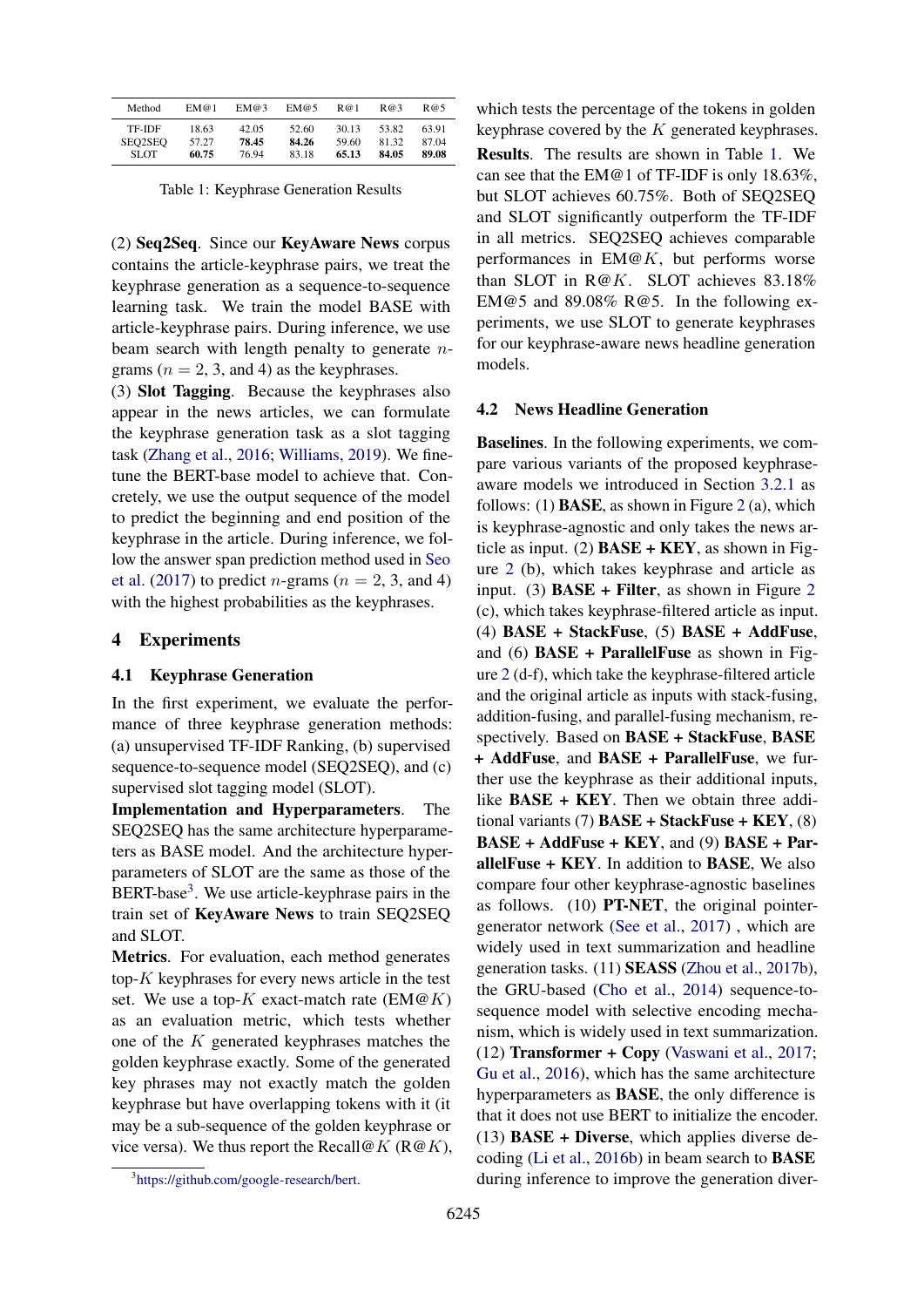<span id="page-5-3"></span>

|                            | ROUGE-1                  |       |       | ROUGE-2 |       |       | ROUGE-L        |       |       | Distinct-1 |       | Distinct-2 |       |
|----------------------------|--------------------------|-------|-------|---------|-------|-------|----------------|-------|-------|------------|-------|------------|-------|
| Method                     |                          |       |       |         |       |       |                |       |       |            |       |            |       |
|                            | $K=1$                    | $K=3$ | $K=5$ | $K=1$   | $K=3$ | $K=5$ | $K=1$          | $K=3$ | $K=5$ | $K=3$      | $K=5$ | $K=3$      | $K=5$ |
| PT-GEN                     | 35.66                    | 39.82 | 41.59 | 19.80   | 22.60 | 23.84 | 32.96          | 36.73 | 38.33 | 0.125      | 0.076 | 0.215      | 0.143 |
| <b>SEASS</b>               | 31.20                    | 34.52 | 35.98 | 14.82   | 16.52 | 17.17 | 28.23          | 31.04 | 32.25 | 0.112      | 0.069 | 0.191      | 0.126 |
| Transformer + Copy         | 38.91                    | 43.80 | 45.72 | 21.85   | 25.31 | 26.69 | 35.32          | 39.65 | 41.38 | 0.110      | 0.059 | 0.183      | 0.111 |
| <b>BASE</b>                | 42.09                    | 45.40 | 47.21 | 24.10   | 26.70 | 28.13 | 38.36          | 41.33 | 42.98 | 0.131      | 0.074 | 0.223      | 0.139 |
| $BASE + Diverse$           | $\overline{\phantom{a}}$ | 45.83 | 47.89 |         | 26.62 | 28.28 | $\overline{a}$ | 41.77 | 43.71 | 0.182      | 0.111 | 0.313      | 0.213 |
| $BASE + Filter$            | 39.44                    | 41.52 | 43.89 | 20.82   | 21.81 | 23.60 | 35.30          | 37.12 | 39.38 | 0.378      | 0.294 | 0.637      | 0.575 |
| $BASE + KEY$               | 43.53                    | 47.07 | 49.08 | 25.27   | 27.81 | 29.44 | 39.50          | 42.76 | 44.67 | 0.193      | 0.121 | 0.309      | 0.218 |
| $BASE + AddFuse$           | 44.30                    | 47.36 | 49.46 | 25.98   | 27.39 | 29.11 | 40.24          | 42.48 | 44.47 | 0.235      | 0.156 | 0.385      | 0.290 |
| <b>BASE + ParallelFuse</b> | 43.74                    | 47.28 | 49.69 | 25.20   | 27.56 | 29.49 | 39.41          | 42.50 | 44.77 | 0.261      | 0.177 | 0.430      | 0.333 |
| BASE + StackFuse           | 43.97                    | 47.63 | 49.74 | 25.32   | 27.90 | 29.69 | 39.60          | 42.96 | 44.97 | 0.201      | 0.127 | 0.332      | 0.237 |
| $BASE + AddFunc + KEY$     | 43.12                    | 46.82 | 49.16 | 24.66   | 27.09 | 28.91 | 38.91          | 42.18 | 44.37 | 0.276      | 0.190 | 0.447      | 0.350 |
| BASE + ParallelFuse + KEY  | 43.09                    | 47.70 | 49.84 | 24.92   | 28.08 | 29.82 | 39.00          | 43.08 | 45.12 | 0.206      | 0.130 | 0.337      | 0.242 |
| BASE + StackFuse + KEY     | 43.87                    | 47.71 | 49.96 | 25.50   | 28.05 | 29.94 | 39.94          | 43.27 | 45.43 | 0.242      | 0.160 | 0.392      | 0.293 |

Table 2: Multi-Headline Generation Results

sity for multiple headlines generation. To sum up, there are a total of 13 models to compare.

Implementation and Hyperparameters. The encoder and the decoder of BASE have the same architecture hyperparameters as BERT-base. All the variants of keyphrase-aware headline generation models also have the same architecture hyperparameters as BASE. The only difference among them is their computation steps of each block in the decoder, as shown in Figure [2.](#page-2-0) We follow the same training strategy in [Vaswani et al.](#page-9-3) [\(2017\)](#page-9-3) for training. And the implementation of them are based on Tensor2Tensor<sup>[4](#page-5-0)</sup>. The implementations of PT-NET<sup>[5](#page-5-1)</sup> and SEASS<sup>[6](#page-5-2)</sup> are based on their open-source code.

#### 4.2.1 Multi-Headline Generation

In this experiment, we only give models the news articles without the golden keyphrases. We use SLOT to generate top- $K$  keyphrases for each article. Then each keyphrase-aware generation model using them to generates  $K$  different keyphraserelevant headlines. For keyphrase-agnostic baselines, we apply the beam search to generate top  $k$ headlines for each article. We also apply the diverse decoding to BASE as a strong baseline (BASE + Diverse) for further comparison. The diversity penalty is set to be 1.0. It should be noted that we can also apply the diverse decoding to our keyphrase-aware models to further improve diversity.

Metrics. Following [Li et al.](#page-8-14) [\(2016a\)](#page-8-14), we use *Distinct-1* and *Distinct-2* (the higher the better) to evaluate diversity, which report the degree of the diversity by calculating the number of distinct unigrams and bigrams in generated headlines for each article. Since randomly generated headlines are also highly diverse, we measure the quality as well. As we discussed in Section [1,](#page-0-1) one news article can

have multiple reasonable headlines. However, each article in our test set has only one human written headline, which may only focus on one keyphrase of the news article. We should emphasize that there may be only one generated headline that focuses on the same keyphrase of the human-written headline, while others focus on distinct keyphrases. It is thus not reasonable if we use the same humanwritten headline as the ground-truth to evaluate all generated headlines. We assume that if the headlines generated by the model are high-quality and diverse, there would be a higher probability that one of the headlines is closer to the single groundtruth. Therefore, we report the highest ROUGE score among the multiple generated headlines for each article. This criterion is similar to top- $K$  errors [\(He et al.,](#page-8-7) [2016\)](#page-8-7) in image classification tasks. We report the results with  $K=1, 3, 5$ .

Results. Table [2](#page-5-3) presents the results. For diversity, we can see that all of our keyphrase-aware generation models performs significantly better than other keyphrase-agnostic baselines in both *Distinct-1* and *Distinct-2* metrics for all K. After using the diverse decoding, BASE + Diverse achieves higher diversity. Nevertheless, the diversity is still lower than most keyphrase-aware generation models. As expected, BASE + Filter achieves the highest diversity, and BASE + KEY achieves the lowest diversity among the variants of our keyphrase-aware generation models. For quality, except BASE, there is still a big gap between other keyphrase-agnostic baselines and our keyphrase-aware generation models. Except for BASE + Filter, all of our keyphraseaware generation models achieve higher ROUGE scores than BASE and BASE + Diverse (see the last 6 lines in Table [2\)](#page-5-3). These results show that our keyphrase-aware generation models can effectively generate high-quality and diverse headlines.

<span id="page-5-0"></span><sup>4</sup> [https://github.com/tensorflow/tensor2tensor.](https://github.com/tensorflow/tensor2tensor)

<span id="page-5-1"></span><sup>5</sup> [https://github.com/abisee/pointer-generator.](https://github.com/abisee/pointer-generator)

<span id="page-5-2"></span><sup>6</sup> [https://github.com/magic282/SEASS.](https://github.com/magic282/SEASS)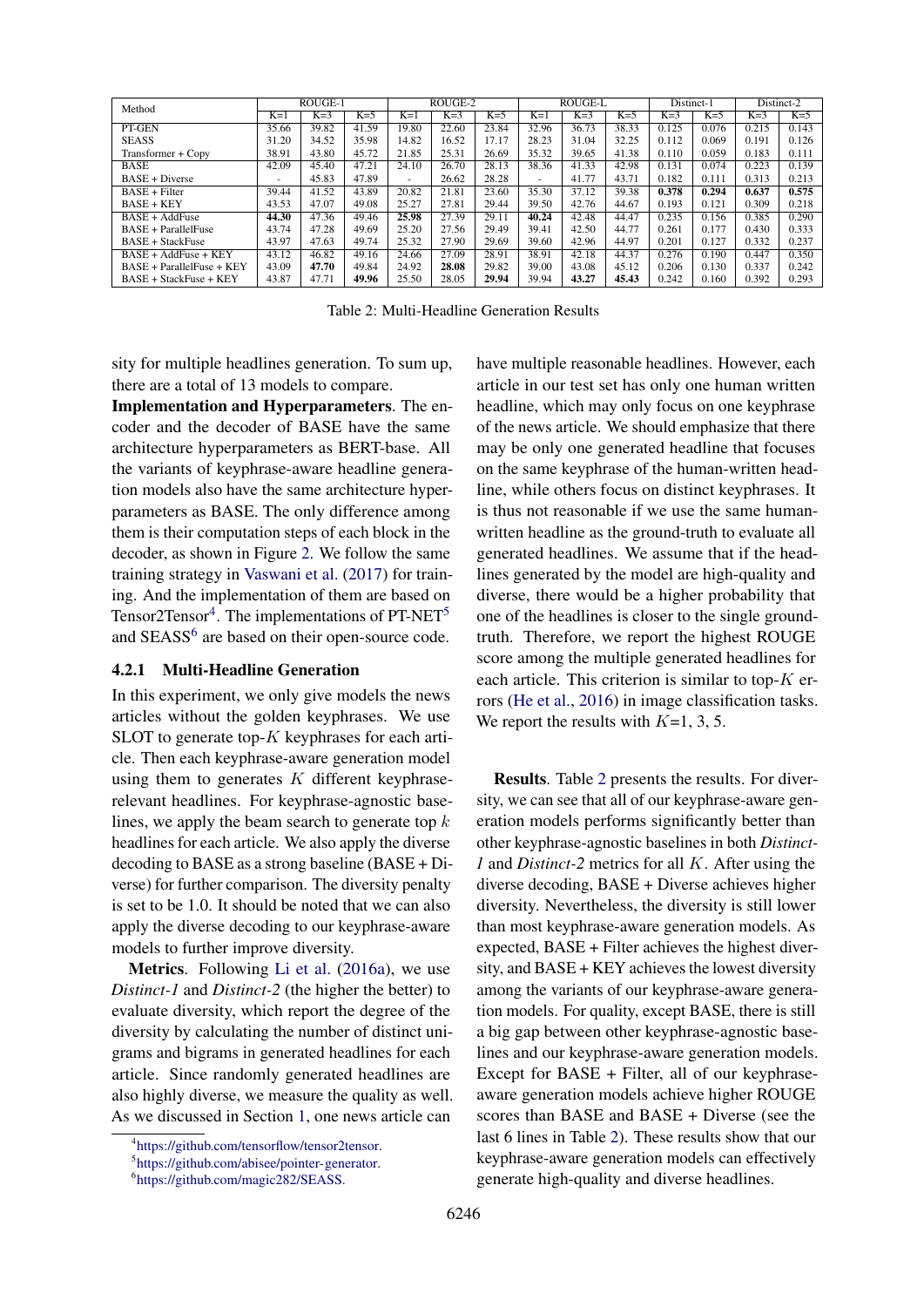<span id="page-6-0"></span>

| Method                        | mAP@1 |       |       | mAP@3 |       |                          | mAP@5 |       |       | mAP@10 |                          |                          |
|-------------------------------|-------|-------|-------|-------|-------|--------------------------|-------|-------|-------|--------|--------------------------|--------------------------|
|                               | $k=1$ | $k=3$ | $k=5$ | $k=1$ | $k=3$ | $k=5$                    | $k=1$ | $k=3$ | $k=5$ | $k=1$  | $k=3$                    | $k=5$                    |
| <b>HUMAN</b>                  | 49.25 | -     | ٠     | 63.94 | ٠     | $\overline{\phantom{a}}$ | 69.40 |       |       | 75.70  | $\overline{\phantom{a}}$ | $\overline{\phantom{a}}$ |
| PT-GEN                        | 32.08 | 35.50 | 37.01 | 45.23 | 49.36 | 50.91                    | 50.51 | 54.61 | 56.30 | 56.77  | 60.93                    | 62.51                    |
| <b>SEASS</b>                  | 28.82 | 31.66 | 32.85 | 42.09 | 45.27 | 46.60                    | 47.66 | 50.59 | 52.11 | 54.51  | 57.74                    | 59.13                    |
| Transformer + Copy            | 37.55 | 41.88 | 43.46 | 51.09 | 55.99 | 57.72                    | 56.54 | 61.45 | 63.06 | 62.58  | 67.21                    | 69.04                    |
| <b>BASE</b>                   | 39.43 | 43.80 | 45.54 | 53.77 | 58.35 | 60.16                    | 59.29 | 63.88 | 65.70 | 65.51  | 69.92                    | 71.68                    |
| $BASE + Diverse$              | 39.30 | 45.02 | 47.07 | 53.69 | 60.05 | 62.18                    | 59.10 | 65.49 | 67.61 | 65.37  | 71.65                    | 73.73                    |
| $BASE + Filter$               | 34.30 | 43.02 | 45.91 | 48.28 | 58.07 | 61.61                    | 53.91 | 63.78 | 67.42 | 60.41  | 70.51                    | 74.06                    |
| $BASE + KEY$                  | 39.38 | 45.04 | 46.81 | 53.81 | 60.05 | 61.91                    | 59.39 | 65.75 | 67.59 | 65.59  | 71.99                    | 73.97                    |
| $BASE + AddFuse$              | 39.95 | 46.64 | 48.72 | 54.59 | 61.90 | 63.92                    | 60.20 | 67.63 | 69.64 | 66.56  | 73.95                    | 75.96                    |
| <b>BASE + ParallelFuse</b>    | 39.82 | 46.57 | 49.03 | 54.44 | 61.80 | 64.27                    | 59.91 | 67.50 | 69.85 | 66.47  | 73.82                    | 76.08                    |
| <b>BASE + StackFuse</b>       | 40.11 | 45.96 | 47.95 | 54.52 | 61.05 | 63.05                    | 60.11 | 66.69 | 68.70 | 66.57  | 72.91                    | 74.86                    |
| $BASE + AddFuse + KEY$        | 39.19 | 46.01 | 48.55 | 53.73 | 61.32 | 63.70                    | 59.34 | 66.99 | 69.38 | 65.70  | 73.54                    | 75.77                    |
| BASE + ParallelFuse + KEY     | 40.24 | 46.46 | 48.66 | 54.82 | 61.64 | 63.68                    | 60.46 | 67.24 | 69.30 | 67.01  | 73.70                    | 75.53                    |
| <b>BASE + StackFuse + KEY</b> | 39.78 | 46.33 | 48.55 | 54.28 | 61.43 | 63.62                    | 59.95 | 67.07 | 69.21 | 66.20  | 73.35                    | 75.37                    |

Table 3: News Article Retrieval Results

#### 4.2.2 News Article Retrieval

To further evaluate the quality and diversity of the generation, we design an experiment that uses a search engine to help us verify the diversity and quality of the generated headlines. It should be noted that the main purpose of this experiment is not to improve the performance of the search engine, but to measure the quality and diversity of the generated multiple headlines through a real-world search engine. We first collect the data pairs of the news article and its related user search query  $\langle X, Q \rangle$  in the following way. If the article X is returned by the search engine based on a user query  $Q$  and the user clicks on the article  $X$ , then we take the query and the article as a data pair  $\langle X, Q \rangle$ . After collection, each article  $X$  in the test set has 10 different related user queries on average. The article  $X$  is used as the ground-truth for  $Q$  in the following evaluation. We replace the search key in the original search engine for each article with the  $K$  generated multi-headlines. Also, we re-build the indexes of the search engine that contains 10,000 news articles in the test set. Then we re-use the user search queries to retrieve the article. We believe that if the generated multi-headlines have high diversity and quality, then given different user queries, there should be a high probability that the golden article can be retrieved.

Metrics. We use the mean average precision (mAP), which is widely used for information retrieval as a metric. We report the results of mAP@N ( $N=1, 3, 5$ , and 10) which test the average probability that the golden article is ranked by the search engine to the top  $N$ . Using the humanwritten headline (HUMAN) as the search key is evaluated as a strong baseline. We also compare the performance of using a different number of headlines  $(K=1, 3, \text{ and } 5)$ . It should be noted that

increasing the number of headlines as the search key does not ensure the improvement of the mAP, because the number of search keys of all other articles will also be increased. If the generated multiheadlines are not good enough, it will introduce noise and even cause mAP decreasing.

Results. Table [3](#page-6-0) presents the results. Similarly, our models perform much better than other keyphrase-agnostic baselines. In most cases, BASE + Diverse outperforms BASE, but still performs worse than 7 keyphrase-aware generation models (see the last 7 lines in Table [3\)](#page-6-0). Generally, with the number of headline  $K$  increases, we can see that the performance of our keyphrase-aware generation models improves much higher than other baselines. We find that the mAP@10 of BASE + ParallelFuse  $(K=5)$  achieves 76.08, which is even better than HUMAN. These results demonstrate that our keyphrase-aware generation models can generate high-quality and diversity headlines.

### 4.2.3 Human Evaluation

At a similar level of diversity, we want to investigate the quality of the headlines generated by our keyphrase-aware headline generation model compared to BASE + Diverse. Since the Distinct-1 and Distinct-2 of BASE + Diverse and BASE + Stack-Fuse are close, we compare the quality of them through human evaluation. We randomly sample 100 articles from the test set, let each model generate 3 different headlines. We also mix a random headline and the golden headline for each article, and thus each article has 8 headlines. Three experts are asked to judge whether each headline could be used as the headline of the news. If more than two experts believe that it can be used as the headline of the news, then this headline is considered qualified. The results of the qualified rate of golden, BASE + Stack, BASE + Diverse, and random are 91.8%,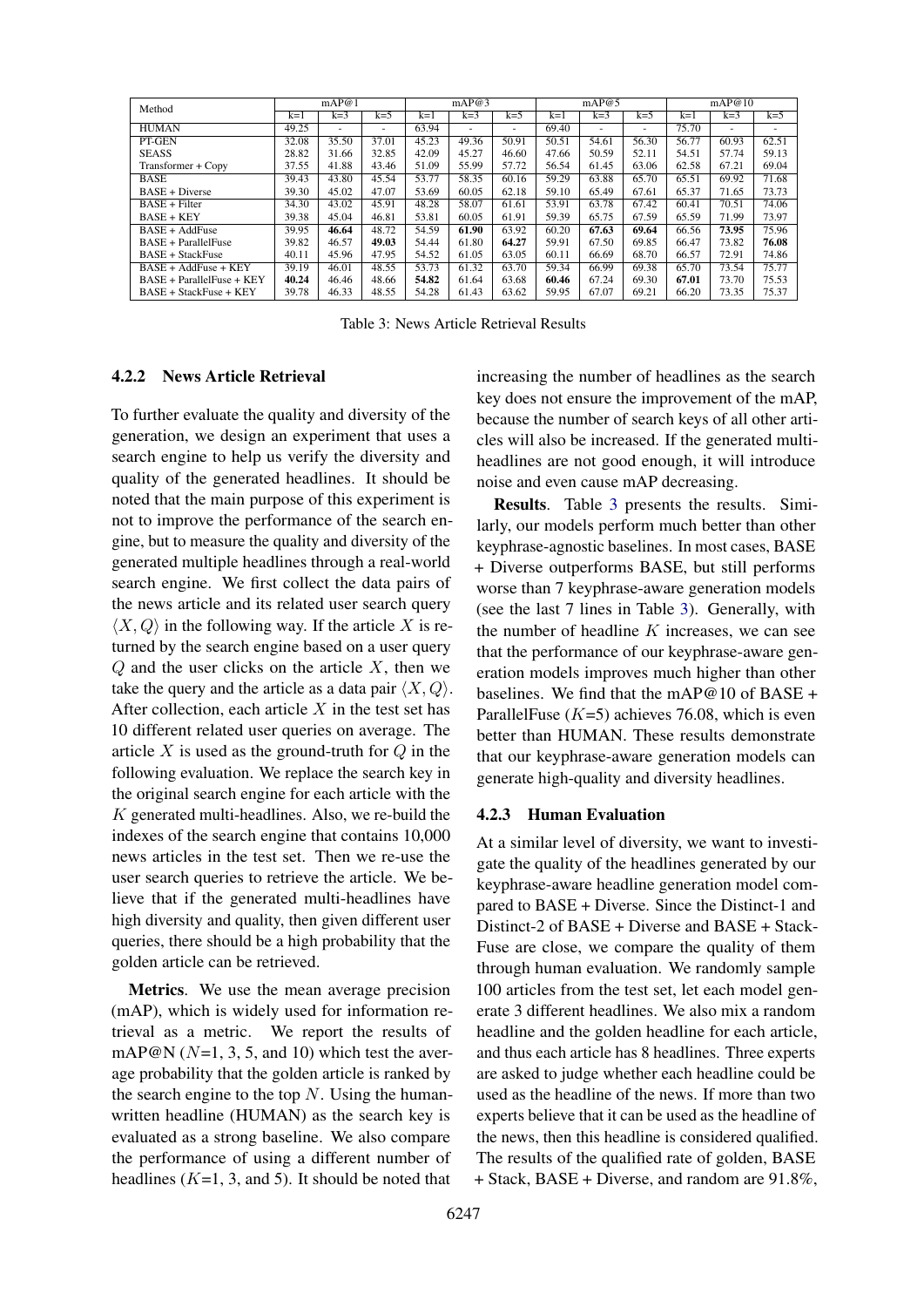<span id="page-7-0"></span>

| Article#1             | the mountain east conference — which says farewell to two members after this season — announced two new members thursday, one full member and<br>one associate member. davis & elkins and the university of north carolina at pembroke will join frostburg state as new conference members.<br>[7 sentences with 151 words are abbreviated from here.]<br>two original conference members will depart after the 2018-19 season, shepherd will move to the pennsylvania state athletic conference and uva-wise<br>will move to the south atlantic conference. member school wheeling jesuit is adding football and will play a full schedule next season. when unc<br>pembroke joins, the conference will have 12 football programs. |  |  |  |  |  |
|-----------------------|-------------------------------------------------------------------------------------------------------------------------------------------------------------------------------------------------------------------------------------------------------------------------------------------------------------------------------------------------------------------------------------------------------------------------------------------------------------------------------------------------------------------------------------------------------------------------------------------------------------------------------------------------------------------------------------------------------------------------------------|--|--|--|--|--|
| Golden                | mountain east conference to welcome davis & elkins as full member, unc pembroke as associate member                                                                                                                                                                                                                                                                                                                                                                                                                                                                                                                                                                                                                                 |  |  |  |  |  |
| <b>BASE</b>           | mountain east conference announces new conference members<br>mountain east conference announces two new conference members<br>unc pembroke announces new conference members                                                                                                                                                                                                                                                                                                                                                                                                                                                                                                                                                         |  |  |  |  |  |
| <b>BASE + Diverse</b> | unc pembroke announces new conference<br>members mountain east conference announces two new conference members<br>unc pembroke announces 2019 - 20 conference members                                                                                                                                                                                                                                                                                                                                                                                                                                                                                                                                                               |  |  |  |  |  |
| <b>BASE +AddEuse</b>  | mountain east conference announces two new conference members<br>[mountain east conference]<br>unc pembroke to join frostburg state as new members<br>[frostburg state]<br>unc pembroke will join the conference in football as new football conference members in 2020<br>[football]                                                                                                                                                                                                                                                                                                                                                                                                                                               |  |  |  |  |  |
| Article#2             | one of the fbi's 10 most wanted was shot and killed during an incident involving apex police and the fbi on wednesday, the fbi and apex police were<br>at woodspring suites, located at 901 lufkin road in apex, after following a tip concerning a fugitive.<br>[6 sentences with 129 words are abbreviated from here.]<br>according to officials carlson posted a bond and fled to mount pleasant in south carolina. he was placed on the fbi's list of top ten fugitives in september<br>2018, the medical examiner will need to positively identify carlson. "the fbi is grateful to our partners with the apex police department for the<br>assistance." the fbi said.                                                         |  |  |  |  |  |
| Golden                | suspect on fbi's 10 most wanted list killed in north carolina                                                                                                                                                                                                                                                                                                                                                                                                                                                                                                                                                                                                                                                                       |  |  |  |  |  |
| <b>BASE</b>           | fbi 's 10 most wanted shot and killed in incident involving apex police<br>fbi's 10 most wanted shot, killed in incident involving apex police and fbi<br>fbi 's 10 most wanted shot and killed in apex incident                                                                                                                                                                                                                                                                                                                                                                                                                                                                                                                    |  |  |  |  |  |
| <b>BASE + Diverse</b> | fbi 's 10 most wanted shot, killed in apex incident<br>wpd : fbi 's most wanted shot, killed in apex incident<br>fbi's most wanted shot and killed in apex, fbi says                                                                                                                                                                                                                                                                                                                                                                                                                                                                                                                                                                |  |  |  |  |  |
| <b>BASE +AddEuse</b>  | one of fbi's 10 most wanted, killed during an incident [10 wanted]<br>suspect arrested, killed in incident involving apex police [apex police]<br>fbi ' s 10 most wanted shot, killed in south carolina<br>[north carolina]                                                                                                                                                                                                                                                                                                                                                                                                                                                                                                         |  |  |  |  |  |

Figure 3: Examples of original articles, golden headlines and multiple generated outputs by BASE, BASE + Diverse and BASE + AddFuse. Each generated keyphrase is shown at the end of each generated headline.

62.6%, 36.2%, and 0.0%, respectively. These results show that the quality of BASE + StackFuse is also higher than BASE + Diverse. We present some examples for comparison as shown in Figure [3.](#page-7-0)

# 5 Related Works

News headline generation is a subtask of summarization which has been extensively studied recently [\(Rush et al.,](#page-8-15) [2015;](#page-8-15) [Takase et al.,](#page-9-1) [2016;](#page-9-1) [Ayana](#page-8-2) [et al.,](#page-8-2) [2016;](#page-8-2) [Tan et al.,](#page-9-8) [2017;](#page-9-8) [Zhou et al.,](#page-9-7) [2017b;](#page-9-7) [Higurashi et al.,](#page-8-16) [2018;](#page-8-16) [Zhang et al.,](#page-9-2) [2018;](#page-9-2) [Murao](#page-8-3) [et al.,](#page-8-3) [2019\)](#page-8-3). With the rapid development of neural networks, various neural models have been successfully used in the headline generation task. [Rush](#page-8-15) [et al.](#page-8-15) [\(2015\)](#page-8-15) propose an attention-based neural network for headline generation. [Takase et al.](#page-9-1) [\(2016\)](#page-9-1) propose a method based on encoder-decoder architecture and design an AMR encoder for headline generation. To take evaluation metrics into consideration, [Ayana et al.](#page-8-2) [\(2016\)](#page-8-2) apply minimum risk training method to the generation model. [Tan et al.](#page-9-8) [\(2017\)](#page-9-8) propose a coarse-to-fine method, which first extracts the salient sentences and then generates the headline based on these sentences. [Zhou et al.](#page-9-7) [\(2017b\)](#page-9-7) propose a method which divides the process of headline generation into three phases: a sentence encoder, a selective gate network for sen-

tence selection, and a headline decoder. [Higurashi](#page-8-16) [et al.](#page-8-16) [\(2018\)](#page-8-16) propose an extractive headline generation method, different from previous works that target the headline generation for the articles, this work focus on the task of headline generation for the community question answering forums. Due to lack of supervised training data, they propose a learning-to-rank based method to extract the essential substring from a question and use this substring as the headline of the forums. [Zhang et al.](#page-9-2) [\(2018\)](#page-9-2) propose a method for question headline generation, which designs a dual-attention seq2seq model.

However, most previous headline generation methods focus on one-to-one mapping, and the headline generation process is not controllable. In this work, we focus on the news multi-headline generation problem and design a keyphrase-aware headline generation method. Different information aware methods have been successfully used in natural language generation tasks [\(Zhou et al.,](#page-9-9) [2017a,](#page-9-9) [2018;](#page-9-10) [Wang et al.,](#page-9-11) [2017\)](#page-9-11), such as responses generation in the dialogue system. Similar to our task, responses generation in a dialogue system is also a one-to-many problem, [Zhou et al.](#page-9-9) [\(2017a\)](#page-9-9) propose a mechanism-aware seq2seq model for controllable response generation. They model different mechanisms as latent embeddings and learn the latent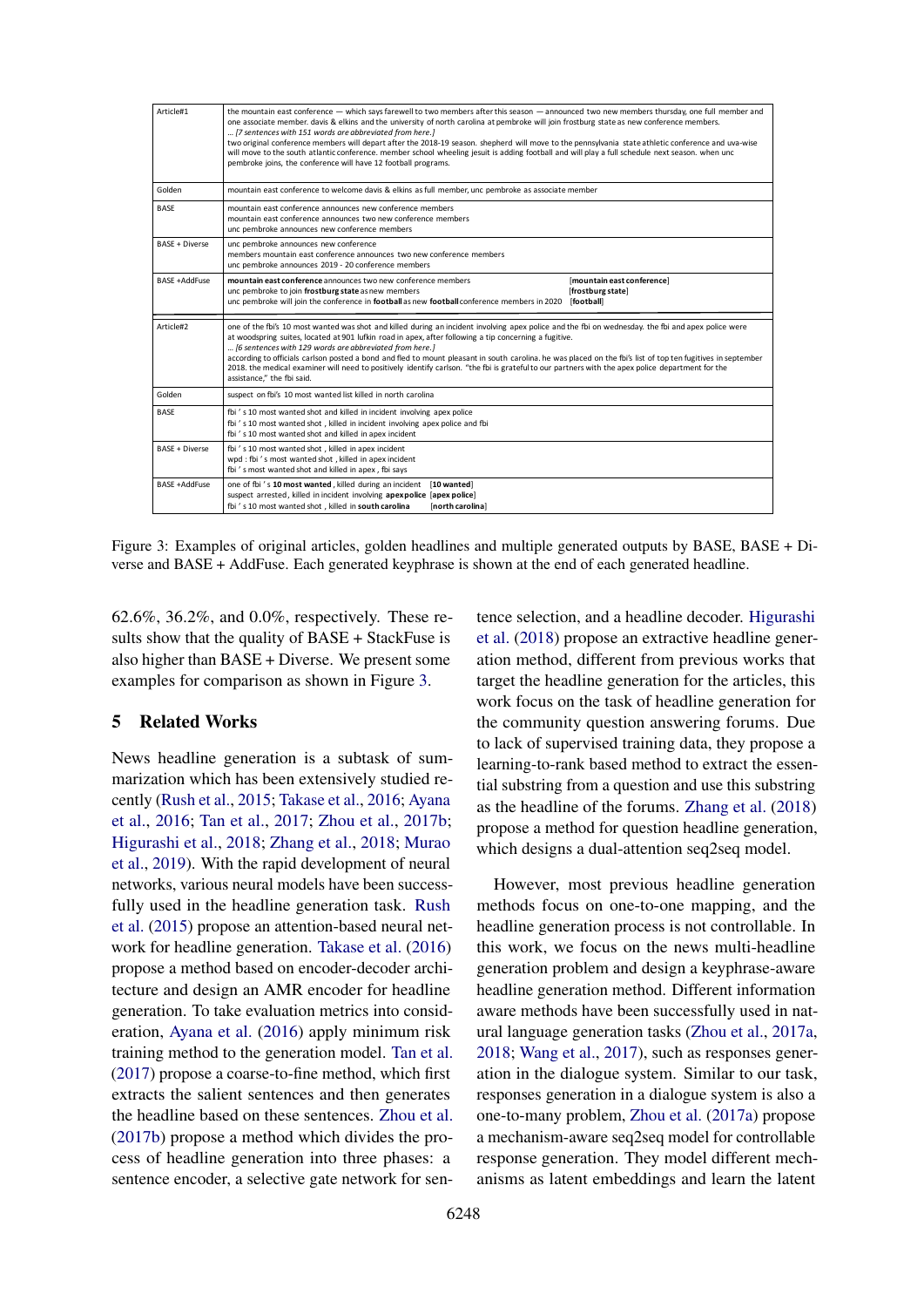embeddings in their seq2seq model. Incorporating these mechanisms, their model can generate controllable responses. [Zhou et al.](#page-9-10) [\(2018\)](#page-9-10) propose a commonsense knowledge aware conversation generation method. More concretely, in the first stage, their model retrieves subgraphs from a knowledge base, and the model encodes the subgraphs using a dynamic graph neural network to facilitate better conversation generation in the second stage. [Wang](#page-9-11) [et al.](#page-9-11) [\(2017\)](#page-9-11) propose an encoder-decoder based neural network for response generation. To our best knowledge, we are the first to consider keyphraseaware mechanism on news headline generation and build the first keyphrase-aware news headline corpus.

# 6 Conclusion

In this paper, we demonstrate how to enable news headline generation systems to be aware of keyphrases such that the model can generate diverse news headlines in a controlled manner. We also build a first large-scale keyphrase-aware news headline corpus, which is based on mining the keyphrases of users' interests in news articles with user queries. Moreover, we propose a keyphraseaware news multi-headline generation model that contains a multi-source Transformer decoder with three variants of attention-based fusing mechanisms. Extensive experiments on the real-world dataset show that our approach can generate highquality, keyphrase-relevant, and diverse news headlines, which outperforms many strong baselines.

### Acknowledgment

This work is supported in part by the National Natural Science Fund for Distinguished Young Scholar under Grant 61625204, and in part by the State Key Program of the National Science Foundation of China under Grant 61836006.

### References

- <span id="page-8-2"></span>Shiqi Shen Ayana, Zhiyuan Liu, and Maosong Sun. 2016. Neural headline generation with minimum risk training. *arXiv preprint arXiv:1604.01904*.
- <span id="page-8-8"></span>Jimmy Lei Ba, Jamie Ryan Kiros, and Geoffrey E Hinton. 2016. Layer normalization. *arXiv preprint arXiv:1607.06450*.
- <span id="page-8-12"></span>Kyunghyun Cho, Bart Van Merrienboer, Caglar Gul- ¨ cehre, Dzmitry Bahdanau, Fethi Bougares, Holger Schwenk, and Yoshua Bengio. 2014. Learning

phrase representations using rnn encoder-decoder for statistical machine translation. In *EMNLP*.

- <span id="page-8-4"></span>Carlos A Colmenares, Marina Litvak, Amin Mantrach, Fabrizio Silvestri, and Horacio Rodrıguez. 2019. Headline generation as a sequence prediction with conditional random fields. *Multilingual Text Analysis: Challenges, Models, And Approaches*.
- <span id="page-8-9"></span>Jacob Devlin, Ming-Wei Chang, Kenton Lee, and Kristina Toutanova. 2018. Bert: Pre-training of deep bidirectional transformers for language understanding. In *NAACL*.
- <span id="page-8-1"></span>Sebastian Gehrmann, Yuntian Deng, and Alexander M Rush. 2018. Bottom-up abstractive summarization. In *EMNLP*.
- <span id="page-8-10"></span>Jiatao Gu, Zhengdong Lu, Hang Li, and Victor OK Li. 2016. Incorporating copying mechanism in sequence-to-sequence learning. In *ACL*.
- <span id="page-8-7"></span>Kaiming He, Xiangyu Zhang, Shaoqing Ren, and Jian Sun. 2016. Deep residual learning for image recognition. In *CVPR*.
- <span id="page-8-16"></span>Tatsuru Higurashi, Hayato Kobayashi, Takeshi Masuyama, and Kazuma Murao. 2018. Extractive headline generation based on learning to rank for community question answering. In *COLING*.
- <span id="page-8-14"></span>Jiwei Li, Michel Galley, Chris Brockett, Jianfeng Gao, and Bill Dolan. 2016a. A diversity-promoting objective function for neural conversation models. In *NAACL*.
- <span id="page-8-13"></span>Jiwei Li, Will Monroe, and Dan Jurafsky. 2016b. A simple, fast diverse decoding algorithm for neural generation. *arXiv preprint arXiv:1611.08562*.
- <span id="page-8-5"></span>Chin-Yew Lin. 2004. Rouge: A package for automatic evaluation of summaries. In *Text summarization branches out*.
- <span id="page-8-3"></span>Kazuma Murao, Ken Kobayashi, Hayato Kobayashi, Taichi Yatsuka, Takeshi Masuyama, Tatsuru Higurashi, and Yoshimune Tabuchi. 2019. A case study on neural headline generation for editing support. In *NAACL-HLT*.
- <span id="page-8-15"></span>Alexander M Rush, Sumit Chopra, and Jason Weston. 2015. A neural attention model for abstractive sentence summarization. *arXiv preprint arXiv:1509.00685*.
- <span id="page-8-0"></span>Abigail See, Peter J Liu, and Christopher D Manning. 2017. Get to the point: Summarization with pointer-generator networks. *arXiv preprint arXiv:1704.04368*.
- <span id="page-8-11"></span>Minjoon Seo, Aniruddha Kembhavi, Ali Farhadi, and Hannaneh Hajishirzi. 2017. Bidirectional attention flow for machine comprehension. In *ICLR*.
- <span id="page-8-6"></span>Ilya Sutskever, Oriol Vinyals, and Quoc V Le. 2014. Sequence to sequence learning with neural networks. In *NIPS*.